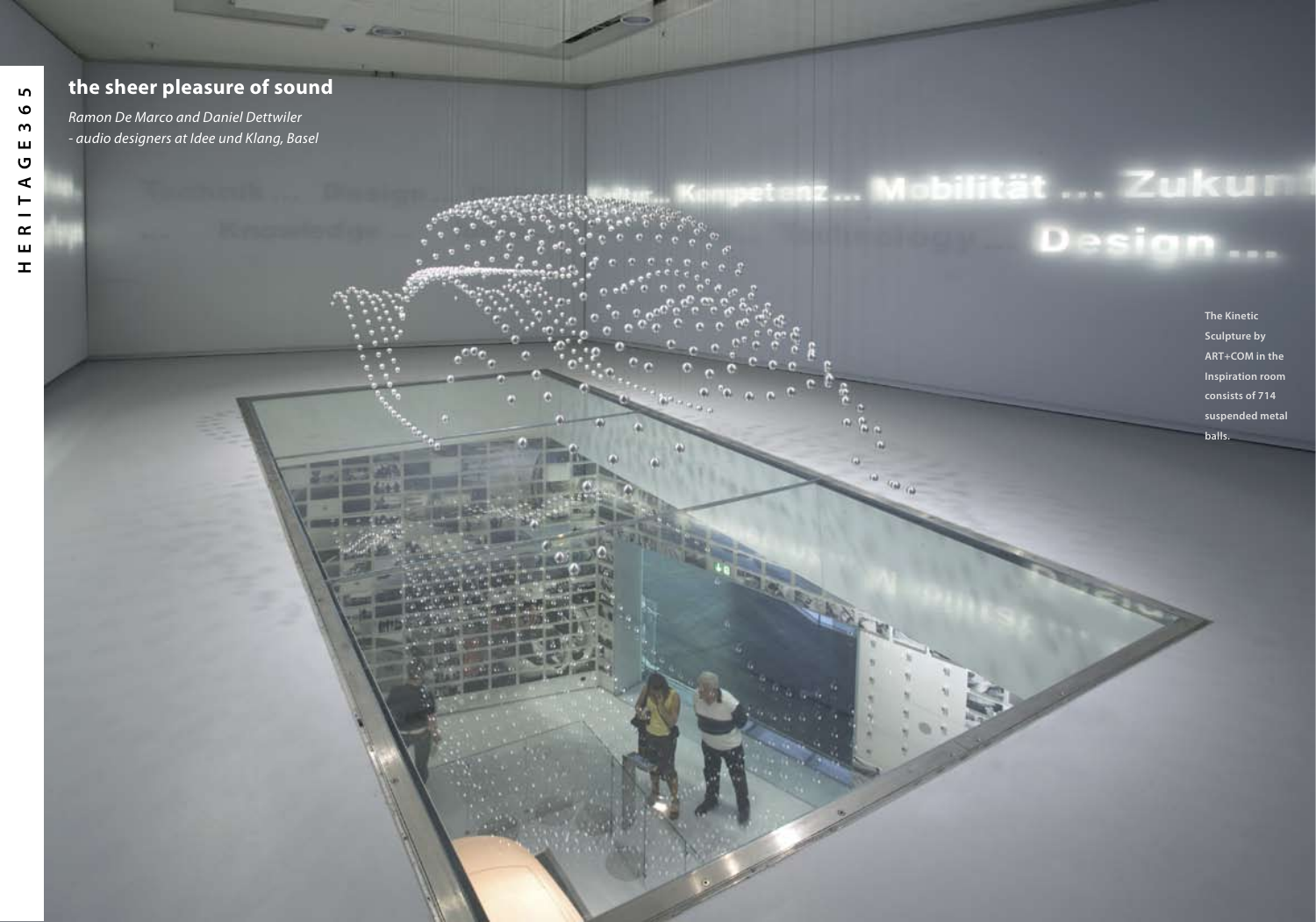## **The sheer pleasure of sound Acousmatic sound installations for the new BMW Museum**

*Design has become one of the most important components in the conception and construction of a museum. Leaving nothing to chance, museums now create holistic spaces where architecture, lighting design and media are combined to present content and information in a more effective way. It is therefore surprising how often museums neglect to plan a well-thought-out sound installation. Sound media are typically only used as a fallback for information that is difficult to communicate visually or as an accompanying medium that highlights an effect primarily created using other media. However, a sound installation orchestrated to fit the space and tailored to the exhibition's key message can be used to enhance and invigorate the visitors' entire museum experience.*

## **Audio design in museums**

In failing to incorporate audio design into their planning, museums are missing out on a key way of drawing in visitors. A museum's principle aim is, ultimately, to move its visitors, and appealing to them using sound, rather than merely images, is the most effective way to achieve this.

Hollywood made this discovery a long time ago; film soundtracks are now always meticulously planned and every conceivable sound or noise is recorded again and added in later by sound designers. A great deal of thought also goes into creating film music, which is often recorded by world-class orchestras. In making the invisible visible, music is able to speak strongly to people's emotions and feelings, striking a chord in their very soul. We process this information using our sense of hearing. Birdsong, for example, can be manipulated to sound either charming or threatening. Appealing to cinema-goers through their ears simply means creating tension or "suspense" as Alfred Hitchcock used to say; his film *The Birds* is an excellent example of this.

We believe that in museums, too, audio design should be planned down to the last note. Audio design opens an additional dimension of experience for the visitor and is therefore especially suited to communicating content and information in a way that leaves a lasting impression.

## **The new BMW Museum**

At the BMW Museum in Munich, the audio design was planned as a central design component from a very early stage. With this museum, BMW has been able to create an extra-special connection between media, architecture and exhibition design (See also "Museum in Motion"). ART+COM, a Berlin-based new media design studio, was responsible for the spatial media design and interactive installations, and the Stuttgart-based studio ATELIER BRÜCKNER took charge of the architecture and exhibition design. Even before production began, it was clear to

all that sound design tailored to the project's requirements would form an essential part of the museum's media-centred concept.

As the partner responsible for overseeing all of the museum's media installations, ART+COM set up and managed an international competition for the planning of the entire audio design concept. Only four companies made it to the final selection and, in the end, it was our compelling concept that the judges opted for. Our team of five audio experts then worked for around two years to create the audio design for the BMW Museum.

## **The requirements**

The main requirement for the new BMW Museum was that its architecture be suitable for exhibiting more than just cars; the construction was to represent a homogenous piece of art comprising architecture, media and exhibits, in combination with a complementary soundscape of music and tones.

The main requirements were:

- The soundscape should have a positive effect on the museum's visitors and create a pleasant atmosphere.
- **audio design into their planning, museums are missing out on a key way of drawing in visitors**

**In failing to incorporate** 

- The different sounds in the different rooms should be in tune with one another in order to create a composition of sound.
- The music and sounds should not force themselves on the visitors; instead they should appeal to them on an emotional level.
- Music and sounds should be included in the conception of the rooms, and designers should explore how they would interplay with and enhance the architecture and the other media used.

## **Creating the sounds:**

We composed a suitable sound installation for each room. Sound installations are pieces of music composed in such a way as to place emphasis on the images evoked by particular sounds. Time has no role in the design of these pieces; it is tonality and the creation of an atmosphere that are important here. Sound installations only unfold their full effect in the specific room they have been designed for. For example, we use a particular frequency spectrum that harmonises especially well in a certain room, or we use the geometry of the room to create reflections and resonances. In other words, the room is the instrument we play on.

It was also important to create sounds that were appropriate to the BMW brand and values, as well as to the spatial media design and the architecture. We aimed to create a minimalistic yet high-quality soundscape. All the sounds were created using only two instruments: a cello and a Steinway Concert Grand - Model D. A huge range of different sounds can be produced by these two instruments. However, much more crucial was the selection of the musicians. A classical virtuoso is not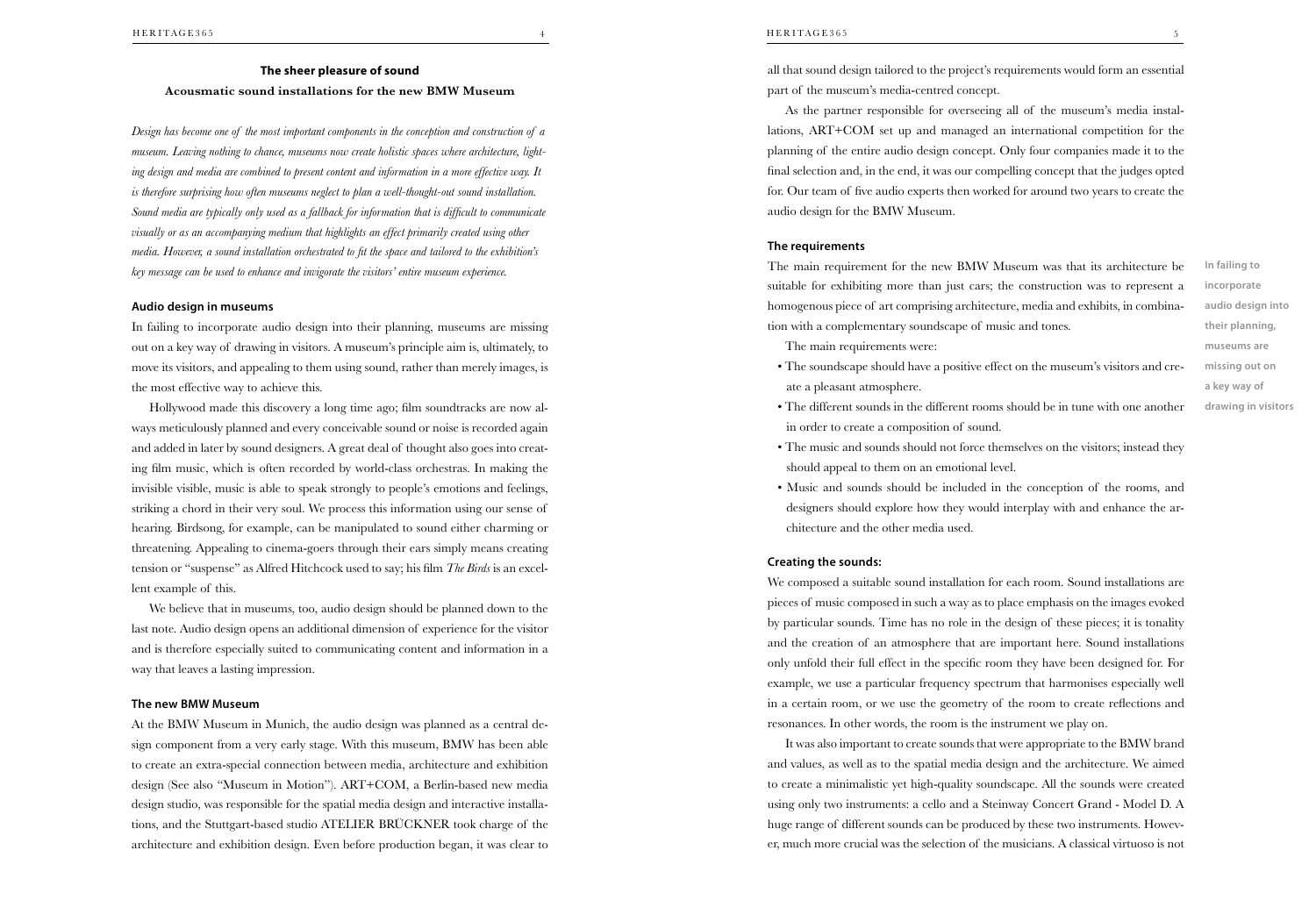Over 300 loudspeakers have been invisibly installed in *BMW Square*, the heart of the BMW Museum.

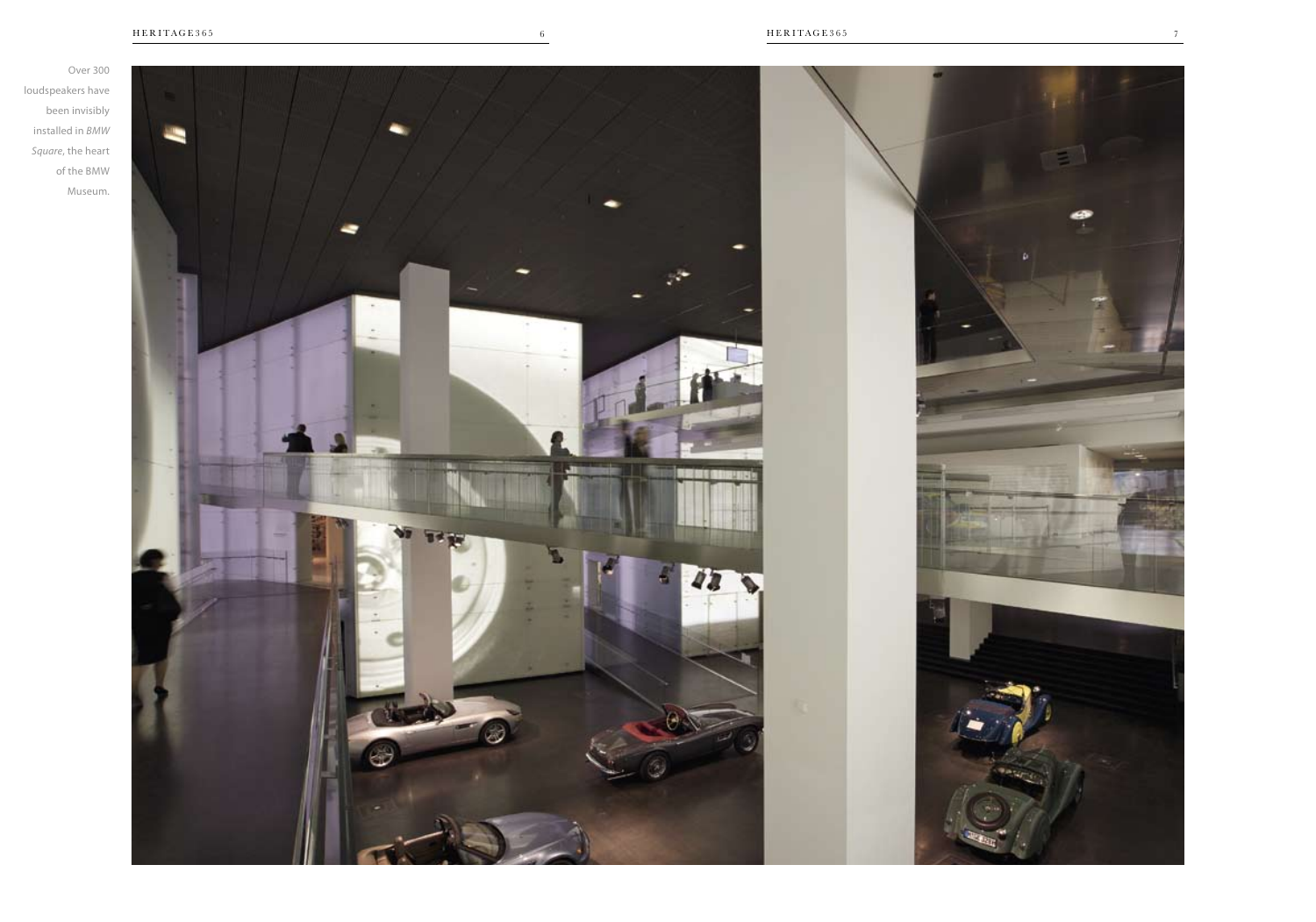

necessarily a master when it comes to teasing the more outlandish sounds from a piano. Even more difficult is finding a cellist who has a good enough ear to explore unusual sounds, such as a whale song. To meet this challenge, we had Canadian cellist Kirk Starkey flown over to play with Swiss cellist Stefan Baumann; together they created the sounds we needed.

The next stage was to process the sounds live electronically. This enabled us to obtain additional sounds without losing the original character of the instruments. This was extremely important as we chose these two instruments precisely because we felt they communicated BMW's core values very effectively.

### **Shaping the space – the acousmonium**

Creating music to harmonise perfectly with the different environments and complement the media installations optimally was one challenge we faced. Another, even tougher one was incorporating the spatial element into the composition. The

idea of relating music to space is one that has been much discussed, but it has rarely been realised in a truly compelling fashion.

The audio design at the BMW Museum is based on something called an acousmonium, an orchestra of various loudspeakers. Acousmoniums are a familiar device in New Music; composers who wanted to play tape recordings of their music grew dissatisfied with having to make do with two loudspeakers while those who composed for orchestras could draw on the rich sound produced by over a hundred musicians. The French composer François Bayle is thought to have been the first to devise an acousmonium for his music, placing numerous loudspeakers on the stage and concert space rather than simply the usual two. Just as the musicians in an orchestra play instruments of different designs, Bayle employed loudspeakers of different sizes and shapes, routing his composition from the mixing console to the assembled speakers.

An acousmonium can be used to orchestrate entire spaces. We envisioned going beyond creating sounds that would emanate arbitrarily from nowhere in particular – our concept aimed to compose the *space* for the sounds. Actually, one can compare this kind of composing to arranging an orchestra. Whereas older classical music (Mozart, for example) sounds great when performed by an orchestra, it is always possible to play it on the piano too; the composition remains the same. This works because orchestration was not widely used to express specific artistic intentions in those days. A hundred years later, it's a different matter altogether. Mahler, for instance, made conscious use of the layers of sound provided by an orchestra and thus his compositions can no longer be reduced to the piano because the layering of the sound is an integral part of the composition. To provide another example: An orchestra can hold the audience's interest for several minutes with a single note by varying the quality of the sound. But if that same note is played by only one instrument, in a matter of seconds it will become boring – monotonous in the literal sense of the word.

Taking this principle a step further, we actually orchestrate three-dimensional space. What makes our work so unusual is that it relates to space in a very specific way. The same music played by an orchestra (or over two loudspeakers) would not have the same intense effect. We believe that spatial orchestration is particularly essential when designing music for a museum because it allows other compositional elements such as melodies and chords to be used with much greater restraint – which is crucial if we are to appeal to audiences on an emotional level without distracting their attention from the exhibition itself. Using sound quality and spatiality for specific effect makes it possible to compose music that adds depth to the museum experience without ever becoming obtrusive.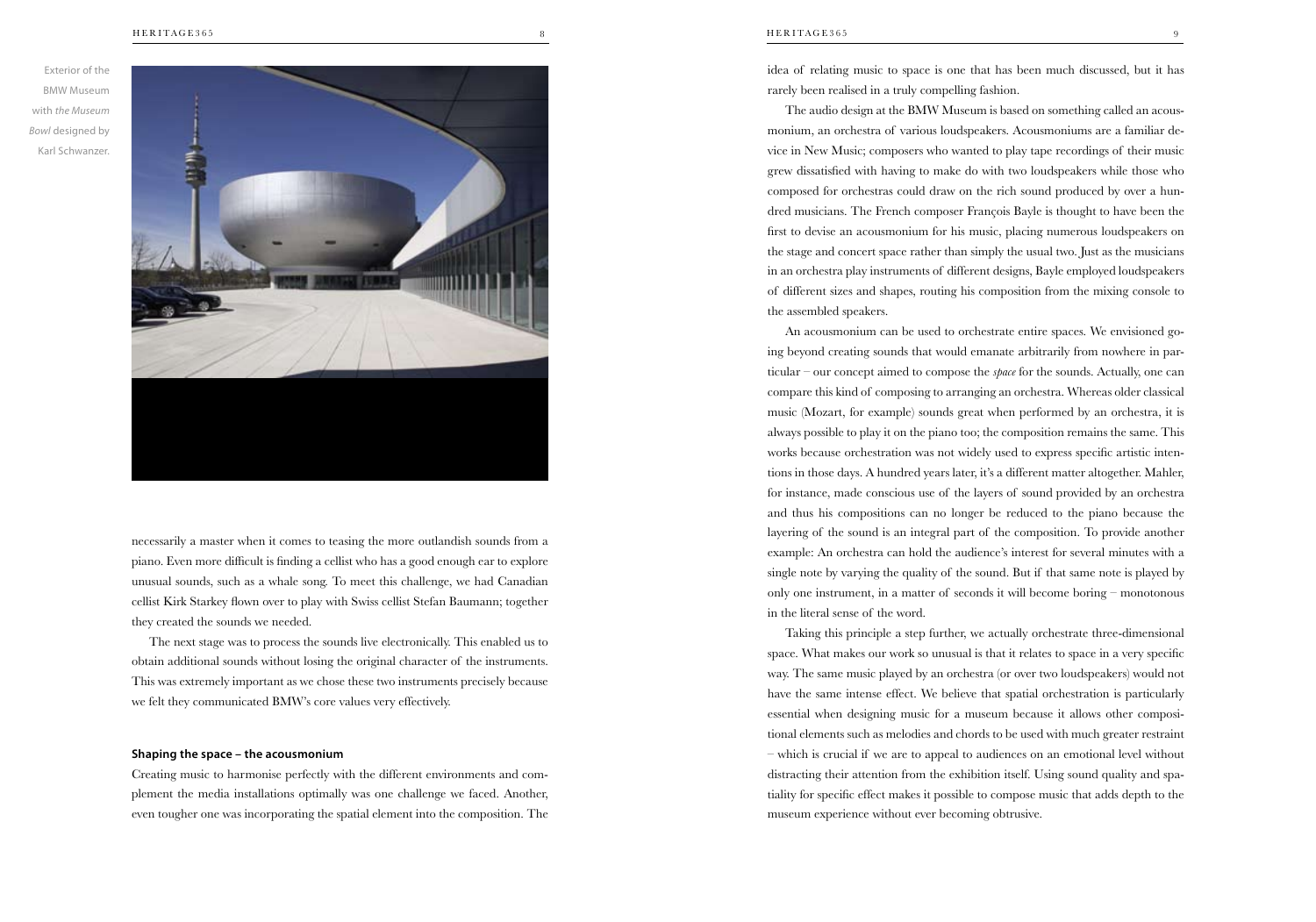## **The AROS III© Sound System**

For the tonal and spatial orchestration of the various areas of the new BMW Museum, we devised an entirely new sound system. Called the AROS III© – AROS stands for acousmatic room orchestration system – the system is based on an acousmonium incorporating over 200 channels and 600 loudspeakers.

An acousmonium, in particular the AROSIII© System, is completely different from other sound systems such as surround sound (5.1 or 7.1) or wave field synthesis<sup>1</sup> because it generates rather than simulates space. Thus, in the 5.1 systems frequently used in cinemas, there is no real near and far. If something is supposed to sound far away, the impression of distance has to be simulated by adding artificial reflections and reverberations. In other words, the ear must be fooled. However, this only works up to a certain point; the human brain is not so easily tricked. With an acousmonium, on the other hand, if something sounds more distant, the loudspeaker really is further away. Conversely, to achieve the effect of a sound emanating from nearby, the loudspeaker is placed closer to the listener. The principle may sound simple to the point of being banal, but actually hearing and experiencing three-dimensionality cannot be compared to anything else. Even more interesting is the use of nearby and distant loudspeakers to create entire worlds of sound. It is possible to have these move through the room, by assigning a carpet of sound to four particular loudspeakers and then transferring (morphing) them onto four loudspeakers further away, and so on.

Our AROS III© sound system is an expanded acousmonium that is computer controlled. It features certain loudspeaker arrangements that we standardised to create particularly interesting spatial orchestrations. This standardisation also allows us to test and present compositions in our studios using a smaller acousmonium (AROS II©). Most of the loudspeakers for the AROS II and III systems were designed and built to our specifications by Strauss Elektroakustik.

Of course, if the spatial dimension is to be integral to the composition, it follows logically that the final stages of work have to be completed in the actual room of the museum where it will be heard. Loudspeakers are to space what strings are to a piano – neither can work alone, but together they form an instrument that produces sound.

#### **Three examples from the museum**

#### **BMW Square**

The core of the museum is called BMW Square. Sophisticated LED technology is used to illuminate the façades of the seven exhibition houses grouped around this large, central area with both abstract and figurative motifs. The Square serves as an entry point to the exhibition houses, and visitors cross it from different directions and at different levels by means of a ramp system. We worked closely with the

media designers and architects to devise a sound design that would enhance the visual impact of BMW Square. The aim was to create an area that would be perceived as both spacious and friendly. We wanted the soundscape to be appealing and distinctive without being obtrusive and to convey a positive mood. The result of our efforts is a reduced composition that consists of musical "fragments", short sequences that begin only to stop again almost immediately. In a sense, they are like musical preludes or teasers – they give visitors just enough to whet their appetites and make them want to explore the rest of the museum. Because the soundscape in this key space is so reduced, a large acousmonium was all the more important. Much of the composition's appeal lies in its distinctive three-dimensional quality and in the combination with the patterns of illumination on the glass façades. The acousmonium integrated into BMW Square consists of more than 300 loudspeakers, all of which are concealed in columns, walls, the floor and the ceiling.

## **The Inspiration room**

The "House of Design" is the first exhibition house visitors enter on their tour of the museum. The Kinetic Sculpture in the first room represents the starting point for any creative process – inspiration – and metaphorically translates the concept into spatial terms. The visual impact of the message conveyed by the sculpture by ART+COM (see "Museum in Motion") is reinforced by a constantly changing soundscape. It consists of a specially composed sequence of chords played on a piano and then electronically manipulated, along with brief musical fragments played on a prepared piano and the sound of a voice that wanders somewhat through the room. Use of a large acousmonium was not necessary here, since the central elements were the sequence of chords and sounds. 20 loudspeakers were enough.

## **The Visual Symphony**

At the end of the tour of the BMW Museum, visitors are in for a special treat: the "Visual Symphony", a 360-degree panoramic projection created by the Berlinbased film director Mark Tamschick. Visitors are led into the old part of the museum known as "the Museum Bowl", traversing several suspended platforms until they reach the largest and uppermost platform, which affords an unobstructed view of the gigantic projection surface. Most of the time, all they see initially are a few spare, fragmentary images, but a subtle, highly spatial soundscape invites them to linger. A beautiful, evocative film sequence is shown in intervals of approximate-

1 **Wave field synthesis** is a spatial audio rendering procedure that aims to create virtual acoustic environments. The system produces artificial (sound) wave fronts that seem to originate from a virtual starting point.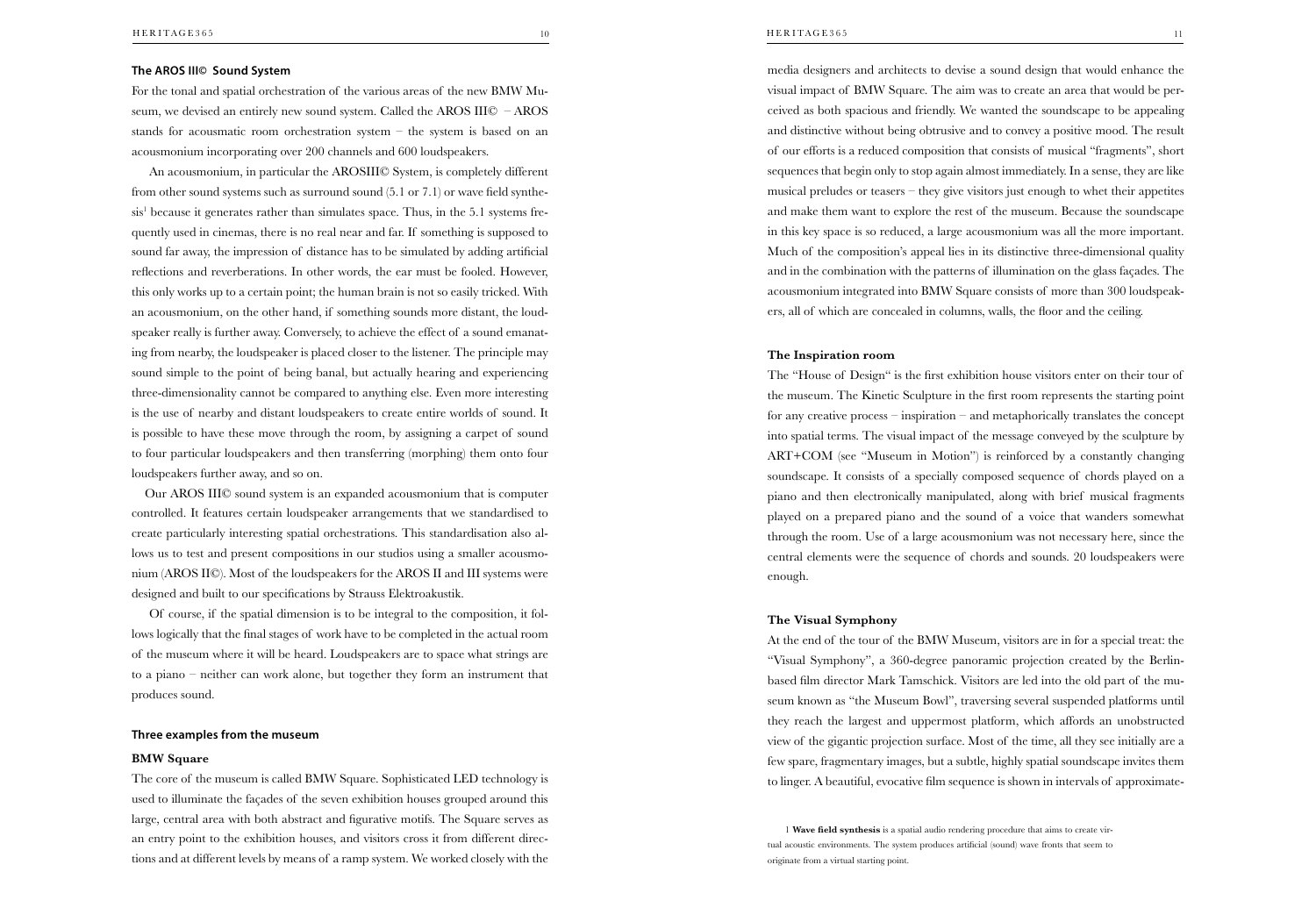ly 20 minutes, set to rousing, almost orchestral music. We say "almost orchestral" because we didn't want to go for the obvious solution of underscoring the grand finale with a big orchestra number in the manner of Hollywood melodrama. That made creating an acoustic climax in keeping with the overall concept of the museum all the more challenging. We came up with a truly impressive experience of space and sound: a symphony that starts out with subtle sounds and develops into a dreamy, appealing cello melody that segues into a powerful final harmony. The piece is orchestral in the sense that is played on an acousmonium incorporating more than 125 loudspeakers and 64 channels. Many of them are suspended below the ceiling, but we also concealed some of the tweeters in the handrails of the stairs. The film and the composition complement each other to produce a truly unique audio-visual experience – a fitting culmination of the museum tour.

## **Conclusion:**

*The way we understand it, outstanding audio design means forging sound, music and art into an integral whole. We incorporate three-dimensional space and the specific architecture into our compositions to create unique tapestries of sound and customised audio concepts that appeal on an emotional level – at times intense, at times subtle, but always stirring in some way. This kind of audio design allows museums and exhibitions to take the experience they offer audiences to an entirely new level and thus itself might be considered a new art form, one that we strive to master.* 

**Ramon De Marco and Daniel Dettwiler, audio designers at Idee und Klang, Basel**





**The 360-degree projection of the "Visual Symphony" constitutes a worthy conclusion to the museum tour.**